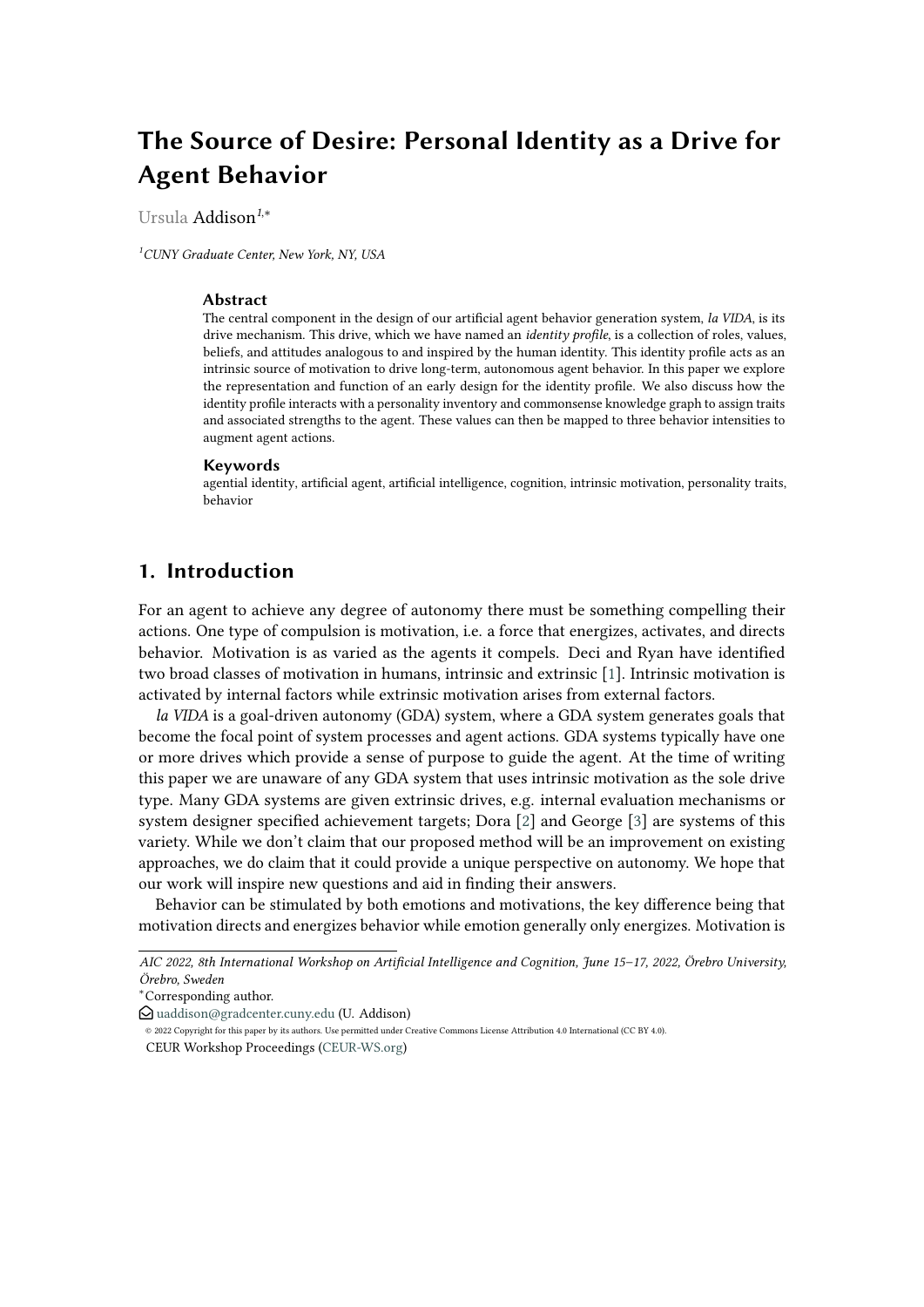defined as *an urge that results in wants or needs that direct behavior toward a goal* [\[4\]](#page-7-3). Emotion is defined as *a conscious and subjective experience characterized by mental states, biological reactions, and expressions* [\[4\]](#page-7-3). Beyond the important fact that our primary interests lie with intrinsic motivation in GDA systems, emotions are less suited for our purposes due to their biological nature. This is not to say that our agents won't express emotions, but simply that emotions are not directly encoded in the identity profile. Several existing models incorporate intrinsic motivation using Reiss' 16 basic desires [\[5\]](#page-7-4), the Five-Factor Model of Personality [\[6\]](#page-7-5), or concepts from personality psychology [\[7\]](#page-7-6). Ramos et al. created a personality model using the 16 basic desires; personality traits are derived from each of the desires [\[8\]](#page-7-7). Cebolledo and Troyer apply Reiss' motivations in agents which seek to satisfy their own needs [\[9\]](#page-7-8). Sun described three types of drives; primary, high-level, and secondary. These drives are used to dynamically generate goals [\[10\]](#page-7-9). The contributions of this paper are as follows:

- 1. A novel conceptual and structural representation of an agent's roles, values, beliefs, and attitudes that is inspired by the human identity [\[7\]](#page-7-6).
- 2. A novel GDA drive based on intrinsic motivation derived from an identity profile.
- 3. The design of a mapping between the personality traits found in the Mini-Marker Personality Inventory (PI) [\[11\]](#page-7-10) and their empirically supported expected behavior. Each trait maps to three intensities of behavior, weak, medium, and strong.

This paper is organized as follows, section 2 provides an introduction to the foundational concepts of the identity profile and a short description of our system *la VIDA*, section 3 describes the identity profile design, and section 4 discusses some conclusions and future work.

## **2. Identity**

When one refers to an identity they are essentially speaking about an agent's self-definition. The machinery provided by philosophy and psychology isn't always sufficient to describe the identity, but in general we consider it to encompass an autonomous agent's values, roles, beliefs, and personality. The agent uses these segments to describe themselves in past, present, and futures perspectives. They also use it to internally model their behavior and justify motivations [\[7\]](#page-7-6).

Early work on identity asserted that it was fixed, however it is accepted today, that while a mature identity is very stable and results from both genetic and environmental factors, it is dynamic and changes throughout the stages of life. During an individual's life certain types of events such as crisis and commitment are key to shaping the identity [\[12\]](#page-7-11). Identity can be explored through the lens of a life account, and often begins to coalesce in adolescents who have a chance to experiment with different beliefs, roles, and values to find a combination that resonates. Key facets of a person's life account include: the body, individual characteristics, human relations, social reality, temporal environment, culture, and spiritual viewpoint. Just as an individual's internal self-image forms an integral part of their identity, so do the images others hold of them. These external images are internalized and integrated into the self-image.

There are a variety of ideas on how personhood is developed, but we focus on work by Williams James [\[13\]](#page-7-12) that attributes at least part of identity formation to personal effort. Sustained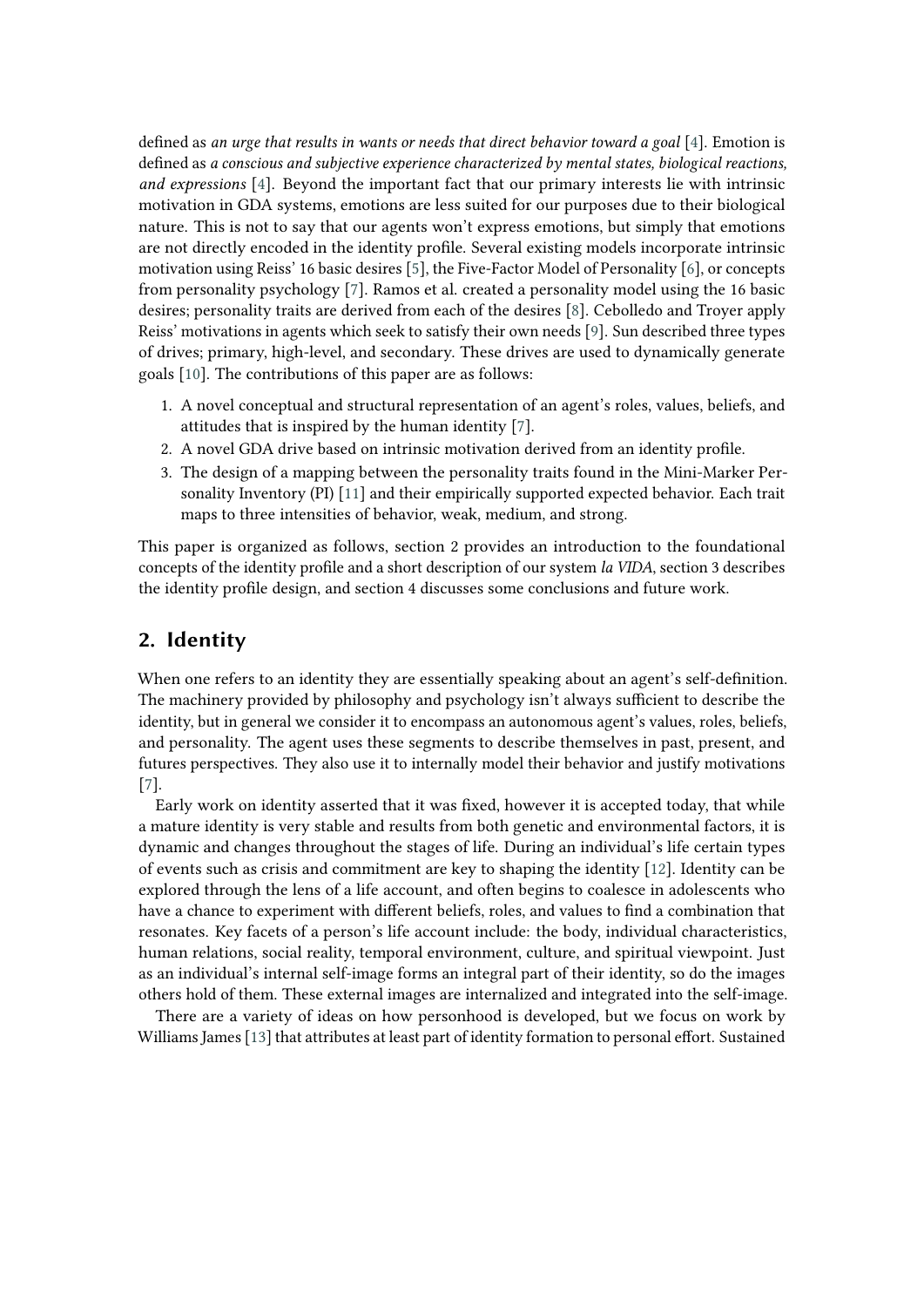effort crystallizes a collection of ideas and experiences into a coherent reference. This reference "provides their lives with unity, purpose, and meaning" [\[7\]](#page-7-6). James maintained that the single identity is composed of three sub-identities; material self, social self, and spiritual self. The material self relates to aspects of the physical world including the agent's body. The social self relates to other agents and their images of the agent, as well as social norms, and internal values and roles. The spiritual self encompasses the agent's judgement, metaphysical beliefs, and spiritual beliefs.

An important alternative to James' work is the theory of identity formation based in personal narratives [\[7\]](#page-7-6)[\[14\]](#page-7-13)[\[15\]](#page-7-14). Through writing their life story, a person defines themselves within the narration. A life story may not necessarily be an accurate or complete portrayal of a life lived, but rather a story constructed by the author that is a meaningful compilation of experiences, thoughts, memories, and feelings used to paint a self-image.

#### **2.1. Five-Factor Personality Model**

A personality is the environmental and genetic impulse to interpret reality and respond to it in a certain manner. The Five-Factor Model (FFM) can capture a personality by weighting each of its five factors. The factors are *conscientiousness*, *agreeableness*, *neuroticism*, *openness*, and *extraversion* [\[6\]](#page-7-5). *Conscientiousness* refers to an agent's degree of precision and carefulness. *Agreeableness* impacts how likely an agent is to have a pleasant manner and conform under different circumstances. *Neuroticism* relates to mood stability and levels of anxiety. *Openness* determines the curiosity and adaptability of an agent. And finally, *extraversion* and its polar opposite introversion respectively correlate with an agent being more or less communicative and transparent. Each factor can hold a value within the interval  $[0, 1]$ , with a value of 1 linked to the most extreme version of a factor. In humans factor values are dynamic and are influenced by an individual's genes and environment.

### **2.2. Self-Schemata**

A mental schema is a cognitive structure to manage information in the mind. When a schema exists for a particular dimension i.e. a target concept, new related information is grouped with existing information or applied to forming a new schema. The agent infers a conclusion about the dimension, and a generalization with respect to it is formed [\[16\]](#page-7-15). For example, money is needed to procure most goods and services. Clearly situations will arise when this claim isn't true, but it is a fairly safe and consistent assumption. The advantages of schema include understanding new knowledge by linking it to existing knowledge and simplifying vast amounts of information by focusing on a subset of it. Schemata allow agents to do more efficient processing of environments and events, even though there is no guarantee the output is correct. We are specifically interested in a sub-class of schema called self-schema, in which all information stored for a dimension is related to the agent [\[16\]](#page-7-15). For example, if the dimension is the role of working as a barista, self-schema information will be a combination of expectations about being a barista and the agent's beliefs, memories, and experiences in the role.

Schema can also be used to form behavioral scripts for commonplace situations. For instance, many people have expectations of how a cafe event would unfold, where the customer is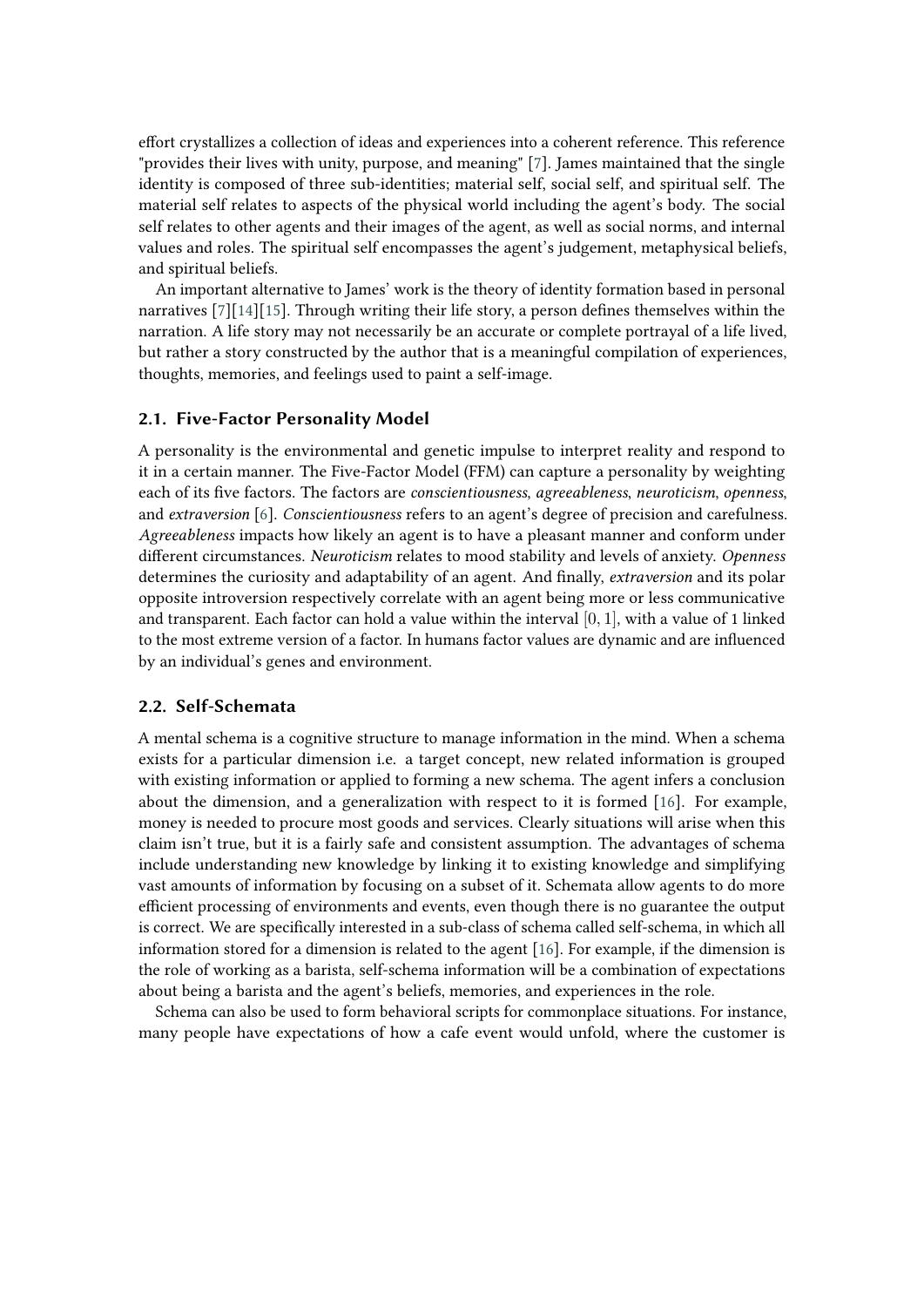purchasing food or drinks. To minimize the use of cognitive resources in commonly experienced situations, an agent will often activate a behavioral script. Drawing information from the schema, the script models the expected scenario including all necessary objects, roles, and ordered events [\[17\]](#page-7-16). Schemata in combination with behavioral scripts have the potential to significantly reduce the processing needed to assess and act in various situations. We use concepts from self-schema, behavioral scripts, and the FFM personality model to create a cognitive structure to define the agent's identity.

#### **2.3. Motivation**

Motivation is the antecedent of a desire to be in a certain state. If an agent wants food, it may be motivated by thirst or hunger. In this situation, a possible goal state is to be full i.e. for the feeling of hunger to subside. Not all motivations are problems to solve or feelings that the agent wishes to recede, at times one wishes to increase and stimulate certain motivations. Regardless of the agent's attitudes toward any particular motivation, it can fuel action.

Motivation is a force that energizes, activates, and directs behavior toward a goal state [\[4\]](#page-7-3). Many motivations originate in the identity of an agent as a result of biological and social factors. The strength of each motivation is dynamic and an agent's set of motivations interact to drive the agent to act and exhibit behavior. Similar to other identity elements, motivations and their effects are subjective and there is no hard rule for the result of any particular configuration. By configuration we refer to the combination of motivations at play and their respective strengths. For our work we consider identity motivations in a highly simplified manner. This entails selecting a set of traits, where each is assigned a value in  $[0, 1]$ .

At this time, we are working with the personality traits found in the Mini-Marker PI [\[11\]](#page-7-10). We will then match each trait to the most commonly linked behaviors found in empirical research studies [\[18\]](#page-7-17)[\[19\]](#page-7-18)[\[20\]](#page-7-19). Taking guidance from the FFM, we assume there is expected behavior for each of the five factors depending on their value. An agent with a high *conscientiousness* value is expected to have precise and careful behavior. A low value in this factor is expected to result in careless and inattentive actions. In this way we capture motivations by mapping trait values to three intensities of anticipated types of behavior. We apply and represent motivation by starting with the identity component, link it to expected behavior, and ultimately to its impact on the agent's behavior sequence. For example, *conscientiousness\_factor* = 0.1 −→ *organized\_trait*  $= 0.083 \rightarrow$  *expressed behavior* = careless, and ultimately a plan is generated for serving the customer the incorrect item.

## **2.4. la VIDA**

*la VIDA* is a system to generate value and identity driven autonomous behavior in artificial agents. It is a goal-driven autonomy (GDA) system [\[21\]](#page-8-0)[\[22\]](#page-8-1) designed according to the goal generation and management schema [\[2\]](#page-7-1). As a collection of subsystems interacting to manage and plan for goals, its key functionality is to create an action sequence for an agent that is consistent with its identity profile and can be executed within the current environment.

The identity profile is the key component of *la VIDA*. To the best of our knowledge, an identity profile like the one we have designed hasn't been used to drive agent behavior in a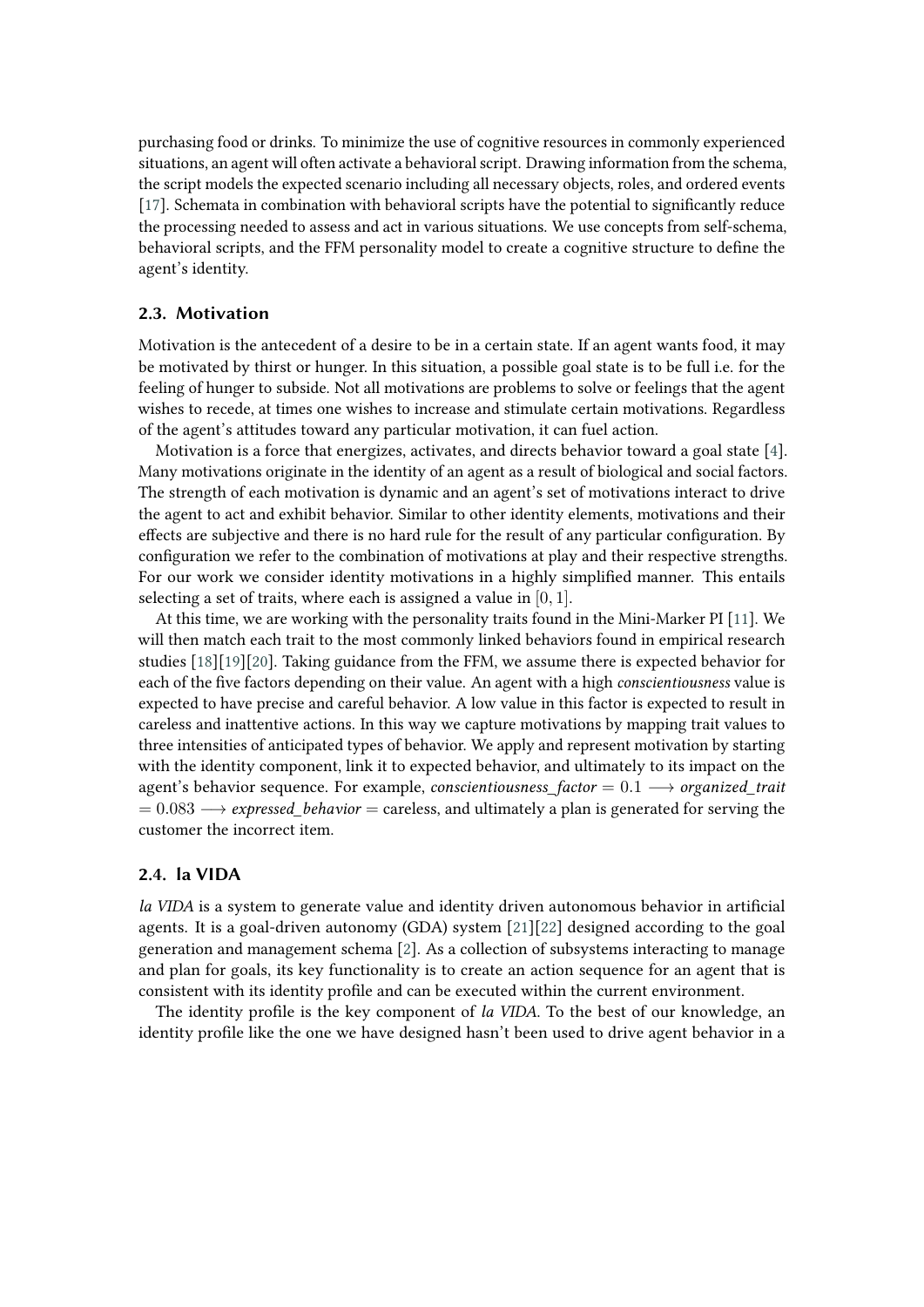GDA system. The identity profile is literally the source for the pool of goals that an agent can potentially pursue. It also impacts how actions are planned for and ultimately performed. The identity profile is implemented as a collection of data structures and will be integrated into the agent class as one or more data members. The exact implementation is still being designed, but there are many structures that can represent the graphs and tables that an identity profile is composed of. In future work we will explore the possibility of allowing interaction between an identity profile and a common sense knowledge graph (CSKG) such as ConceptNet [\[23\]](#page-8-2). This connection could provide additional context and inference powers to the contents of an identity profile.

## **3. Identity Profile Representation**

#### **3.1. Schema Graphs**

Our selected representation and function of roles, values, beliefs, and attitudes are founded on schemata. Each is a graph of related ideas that simulate the organization and functionality of schema. A role describes a function or part played by an agent in social situations. We represent a role as a single word or phrase stored in the network root node where children nodes are strongly correlated verbs, adjectives, and nouns. We name this structure a *role schema* and its primary function is to group together a collection of concepts that goals and actions can be extracted from. In Fig. [1](#page-4-0) the role is for "barista", a server and coffee maker within a restaurant specializing in coffee beverages. The noun "server" is identified, as a starting point for identifying actions that a server would typically perform. A CSKG can perform strength of association calculations between any node pair, but additionally can help extract actions and goals from a role schema.

Schemata for values, beliefs, and attitudes have the same function and structure; they are named *value schema*, *belief schema*, and *attitude schema* respectively. Each target concept is placed at the root node and has children that are highly correlated adjectives, and nouns. The agent seeks alignment with its identity and thus values represent the type of behavior the agent strives for. Value schemata hold keywords that the agent would like to be true about itself. For example, a value schema for "hard worker" might have children nodes "persistent", "accurate", "punctual", and "skilled".



<span id="page-4-0"></span>**Figure 1:** Role Element

A belief schema is a collection of concepts that the agent believes are associated; these concepts may not actually be associated. The purpose of a belief schema is to bias the actions of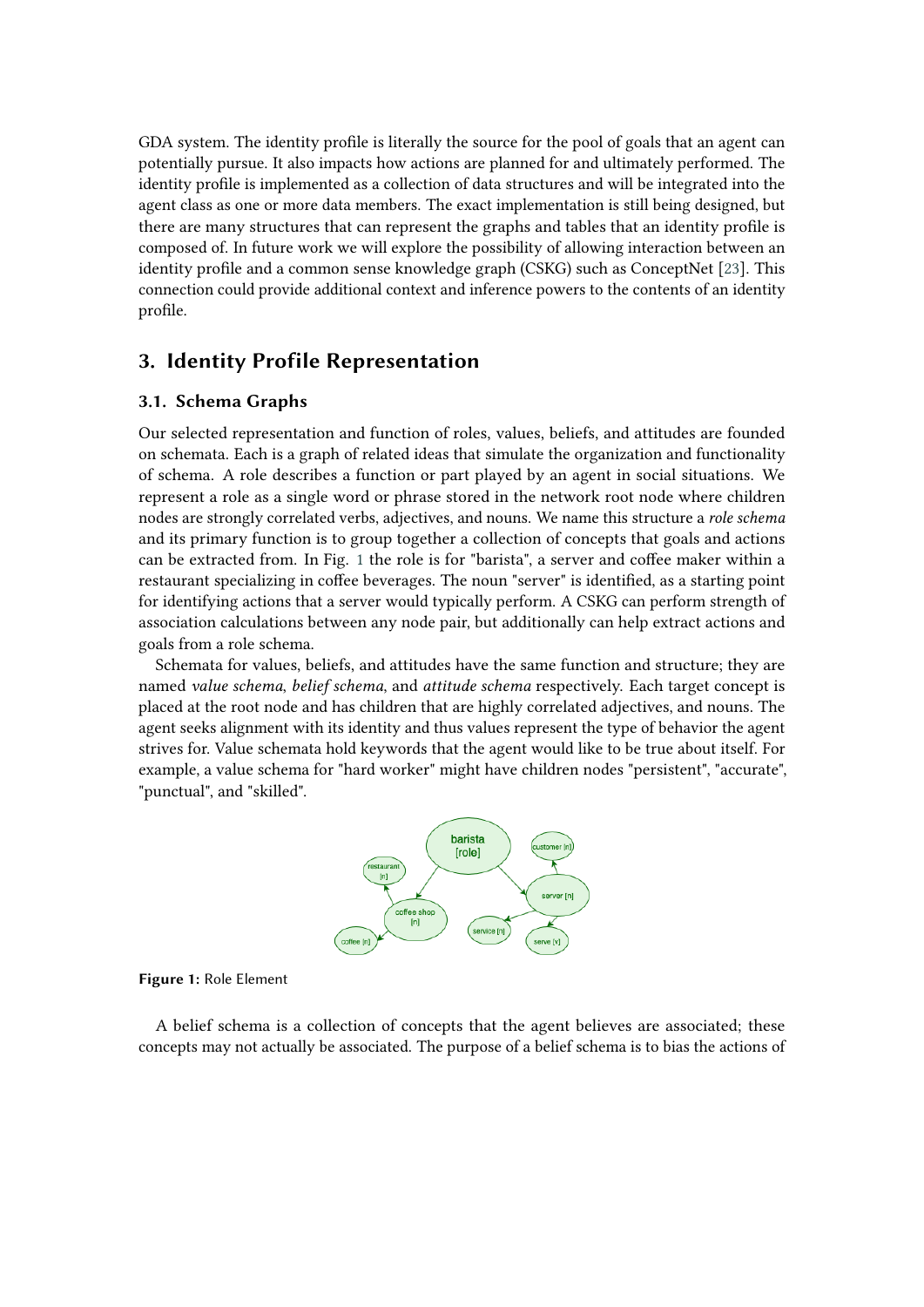an agent in a subtle way. If the agent holds a belief schema for "customer" and it has children nodes "talkative" and "easygoing", a barista agent who has the goal to earn tips, may prioritize socializing with customers over completing their order.

An attitude schema describes the feelings an agent has about a particular concept. This concept is in the root node and its children are the feelings and reactions the agent has in relation to the concept. An attitude schema for "work" might have children "exhaustion" and "boring". Schemata will be manually created at this point of our work, and an agent's identity profile will consist of a small, non-exhaustive collection of schemata for its key roles, values, beliefs, and attitudes. In addition, we will instantiate identity profiles to be compatible with the given scenario.

### **3.2. Trait-Value Mappings**

Mappings between traits and behaviors are essentially functions that return one in a set of behaviors based on the trait strength. The behaviors in the set are similar, only varying by intensity; *extraversion* could be mapped to the behaviors: completely avoid interaction with other agents, interact with agents half of the time, or interact with agents at each opportunity. Trait-value mappings are conceptually represented as tables.

Each agent identity profile has a single personality data member, called a *personality profile*. This key-value pair container holds a character corresponding to each personality factor and it's value. As noted earlier, the value must lie in the closed interval 0 to 1. The lowest strength is denoted with a value of 0 and the greatest strength with a value of 1. For this first iteration of the identity profile we are experimenting with the Mini-Markers PI [\[11\]](#page-7-10). This inventory has 40 traits, with a distinct subset of eight traits used to score each of the five factors. Each trait can be attributed a discrete value from 1 to 9; 1 corresponding to "extremely inaccurate" increasing up until 9 as "extremely accurate". All traits have a Varimax-Rotated factor loading for the big five factors within the interval  $(-1.05, 1.05)$ .

| Factor | Value | Trait | Value | Impacted areas:                               | <b>Weak</b>     | <b>Medium</b>   | Strong          |
|--------|-------|-------|-------|-----------------------------------------------|-----------------|-----------------|-----------------|
| C      | 0.9   |       |       | Energitic 0.9024 body movement, body movement |                 | body movement   | body movement   |
| A      | 0.7   |       |       | facial movement, speed: slow,                 |                 | speed: medium,  | speed: fast,    |
| N      | 0.81  |       |       | dialogue                                      | facial movement | facial movement | facial movement |
|        |       |       |       |                                               | speed: slow.    | speed: medium,  | speed: fast,    |
| ۵ı     | 0.32  |       |       |                                               | dialogue: low   | dialogue:       | dialoque: fast  |
|        | 0.92  |       |       |                                               | verbose         | medium verbose  | verbose         |

<span id="page-5-0"></span>**Figure 2:** Personality Element and Trait Behavior Mapping

To obtain the score, subset trait ratings are aggregated, each taking the sign of its factor loading with the greatest absolute value. Factor loadings indicate the strength of association between a trait and the FFM factors. For example, the subset of *extraversion* traits are: talkative, extroverted, bold, energetic, shy, quiet, bashful, and withdrawn. It is most strongly positively associated with talkative and negatively with shy. As the inventory is setup, not all FFM factors have the same possible minimum and maximum scores, but the overall minimum and maximum scores are -7 and 7 respectively. Thus, factor scores taken from the test will be normalized by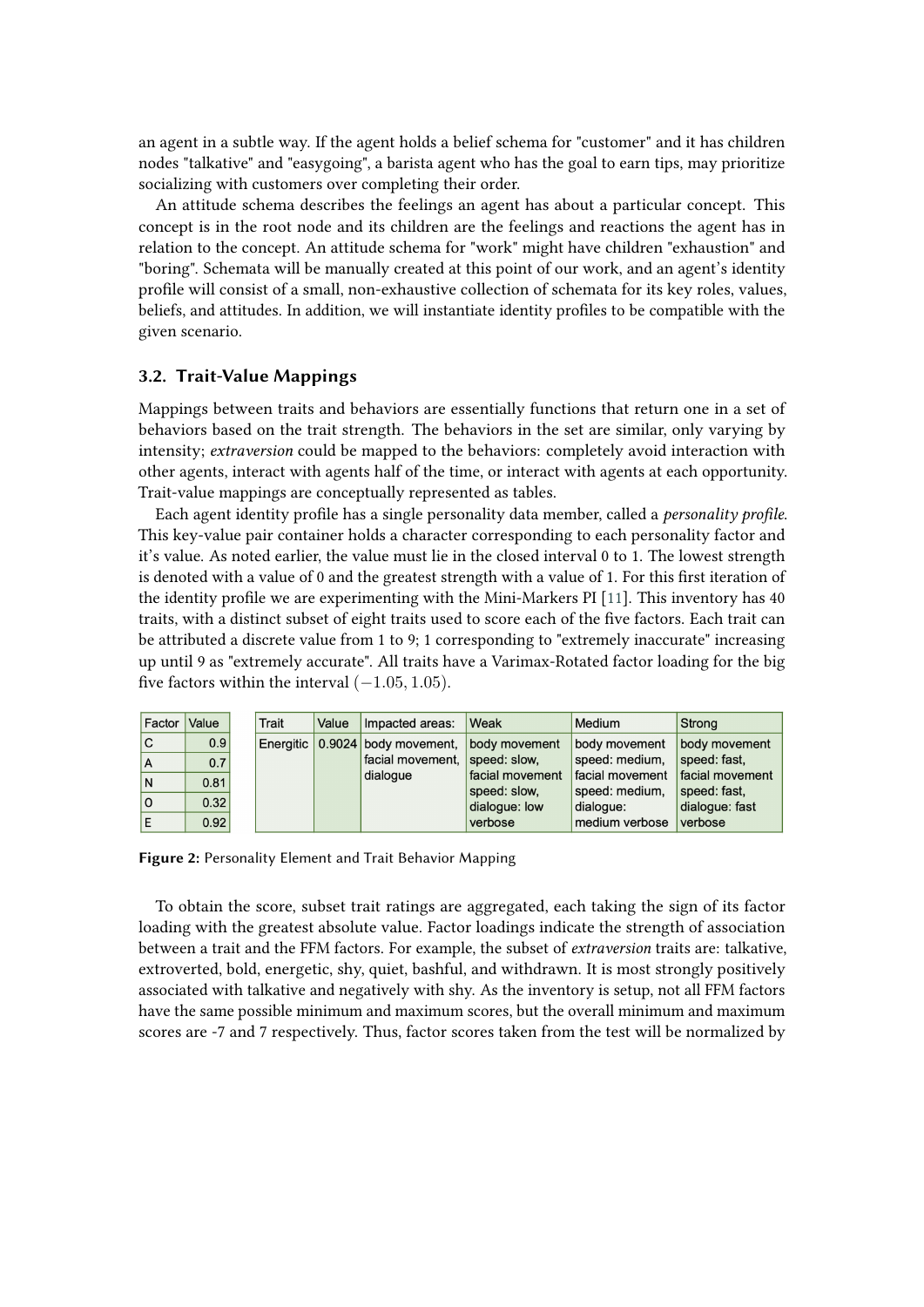diving by 7 to be consistent with identity profile 0 to 1 values. Since we are essentially seeking the inverse of the Mini-Markers PI, we use the strength of any factor and factor loadings to infer which traits the agent most strongly expresses. This is not necessarily the correct interpretation and is simply the approach we are experimenting with at present. For example, if an agent has a high *extraversion* value, it will have the traits talkative and extroverted. In addition, if the agent is also high in other factors, a trait's factor loadings may combine to attribute the trait to the agent; a trait should have a value  $> |threshold|$ . Continuing with the example, if the agent also has a high *neuroticism* value, factor loadings could combine to attribute the bold trait to the agent. Trait strength is calculated by multiplying the factor strength by the trait factor loading. Trait intensities are quantized into three categories; weak, medium, and strong. Values in  $[0,0.33)$  are weak, values in  $[0.33,0.66]$  are medium, and values in  $(0.66,1]$  are strong.

|                    | <b>Factor</b> |  |  |                                        |     |  |  |
|--------------------|---------------|--|--|----------------------------------------|-----|--|--|
| <b>Item</b>        | т             |  |  | $\mathbf{H}$ $\mathbf{H}$ $\mathbf{W}$ | v   |  |  |
| <b>Talkative</b>   |               |  |  | $.73*$ $.14$ $-.12$ $-.05$ $-.05$      |     |  |  |
| <b>Extroverted</b> |               |  |  | $.70*$ $.07$ $-.07$ $.11$ $-.01$       |     |  |  |
| <b>Bold</b>        |               |  |  | $.51^*$ -.17 .00 .24                   | .03 |  |  |
| <b>Energetic</b>   |               |  |  | $.44*$ $.18$ $.18$ $.18$               | .02 |  |  |
| <b>Shy</b>         |               |  |  | $-0.79*$ $15$ $0.04$ $-0.08$ $-0.03$   |     |  |  |
| <b>Ouiet</b>       |               |  |  | $-0.76*$ .02 .13 .05                   | .07 |  |  |
| <b>Bashful</b>     |               |  |  | $-0.73*$ .19 .04 $-0.06$ $-0.06$       |     |  |  |
| Withdrawn          |               |  |  | $-.71* -15 -07 -10$                    | .02 |  |  |

**Figure 3:** Mini Markers Extroversion Subset [\[11\]](#page-7-10)

## **4. Conclusions**

In this work we explore some early ideas for the representation and function of an agent identity profile. The identity profile captures the mental aspects that describe an agent, such as its roles, values, beliefs, and attitudes. We also consider how the elements of the agent's identity profile motivate it and what type of behavior results from those motives. As this is early work, we have many ideas of how it can be further developed. We will begin with implementation and testing, as this will reveal many design short-comings and necessities; redesign will follow. The *trait-value mapping* will be extended to cover the three intensities of behavior for each of the 40 Mini-Marker traits. To complete the table, we must determine which aspects of agent behavior should be impacted by a particular trait and in which manner. In Fig. [2](#page-5-0) we use the trait "energetic" as an example, and note that the body movements, facial movements, and dialogue should be impacted by this trait. Similar decisions will need to be made for each of the remaining traits.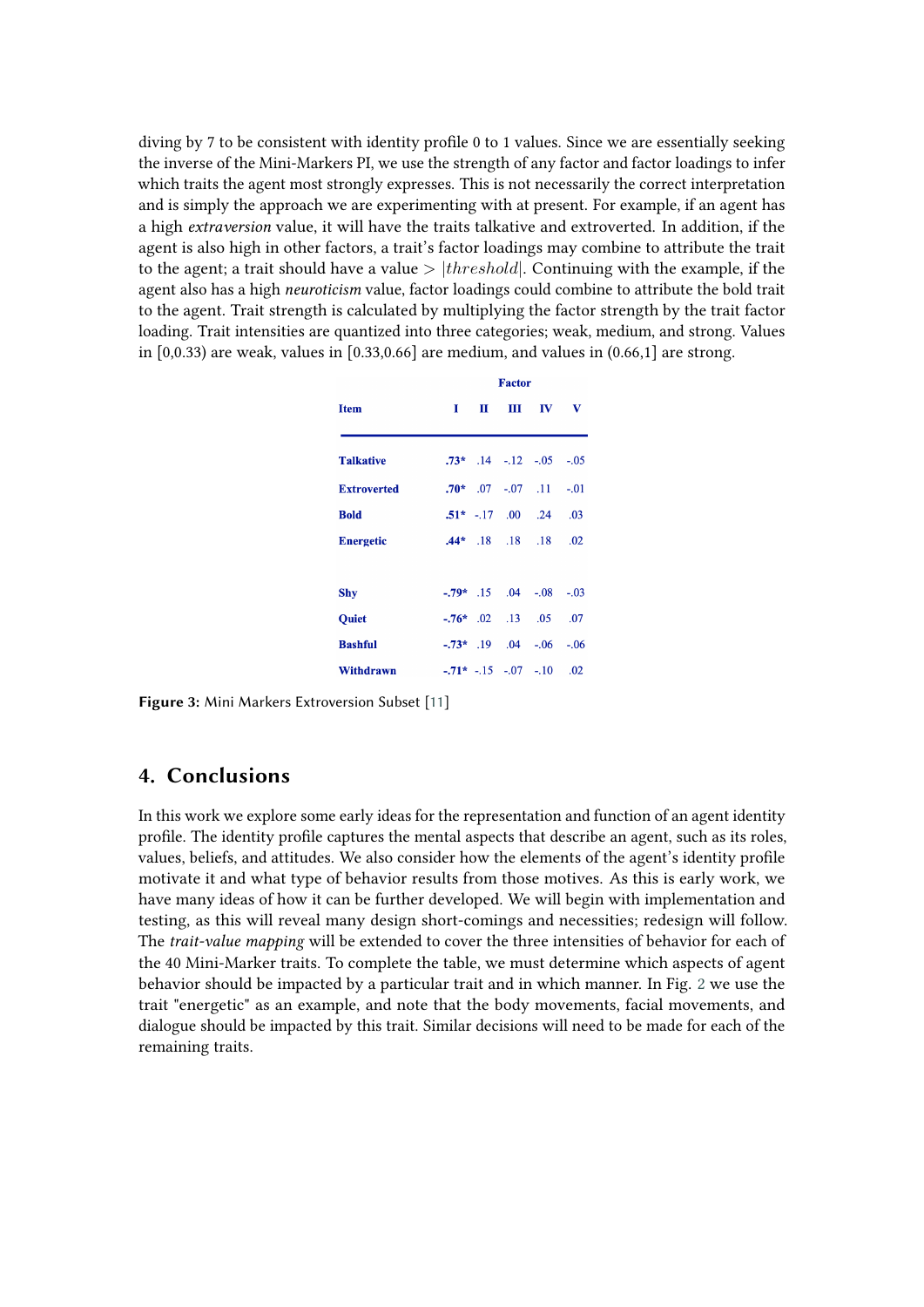## **References**

- <span id="page-7-0"></span>[1] R. M. Ryan, E. L. Deci, Self-determination theory and the facilitation of intrinsic motivation, social development, and well-being, American Psychologist 55 (2000) 68–78.
- <span id="page-7-1"></span>[2] M. Hanheide, A framework for goal generation and management, Proceedings of the AAAI Workshop on Goal-Directed Autonomy (2010).
- <span id="page-7-2"></span>[3] J. L. Wyatt, A. Aydemir, M. Brenner, M. Hanheide, N. Hawes, P. Jensfelt, M. Kristan, G.- J. M. Kruijff, P. Lison, A. Pronobis, K. Sjöö, A. Vrečko, H. Zender, M. Zillich, D. Skočaj, Self-understanding and self-extension: A systems and representational approach, IEEE Transactions on Autonomous Mental Development 2 (2010) 282–303.
- <span id="page-7-3"></span>[4] S. M. Sincero, Motivation and emotion, 2012. URL: ["https://explorable.com/]("https://explorable.com/motivation-and-emotion") [motivation-and-emotion".]("https://explorable.com/motivation-and-emotion")
- <span id="page-7-4"></span>[5] S. Reiss, Multifaceted nature of intrinsic motivation: The theory of 16 basic desires, Review of General Psychology 8 (2004) 179–193. doi:[10.1037/1089-2680.8.3.179](http://dx.doi.org/10.1037/1089-2680.8.3.179).
- <span id="page-7-5"></span>[6] P. Howard, J. Howard, The big five quickstart: an introduction to the five-factor model of personality for human resource professionals (1995).
- <span id="page-7-6"></span>[7] A. Lieblich, R. Josselson, Identity and narrative as root metaphors of personhood, 2009, pp. 203–222. doi:[10.1017/CBO9781139086493.015](http://dx.doi.org/10.1017/CBO9781139086493.015).
- <span id="page-7-7"></span>[8] R. Pereira Ramos, R. Eduardo da Silva, J. C. Koerber Reis, A personality model based on reiss motivational profile for autonomous digital actors (2012).
- <span id="page-7-8"></span>[9] E. Cebolledo, O. Troyer, iattac: A system for autonomous agents and dynamic social interactions – the architecture, 2015, pp. 135–146. doi:[10.1007/978-3-319-19126-3\\_](http://dx.doi.org/10.1007/978-3-319-19126-3_12) [12](http://dx.doi.org/10.1007/978-3-319-19126-3_12).
- <span id="page-7-9"></span>[10] R. Sun, Motivational representations within a computational cognitive architecture, Cogn. Comput. 1 (2009) 91–103.
- <span id="page-7-10"></span>[11] G. Saucier, Mini-markers: A brief version of goldberg's unipolar big-five markers, Journal of Personality Assessment 63 (1994) 506–516.
- <span id="page-7-11"></span>[12] J. Marcia, Development and validation of ego-identity status, Journal of Personality and Social Psychology 3 (1966) 551–558.
- <span id="page-7-12"></span>[13] R. B. Evans, William james, "the principles of psychology," and experimental psychology, The American Journal of Psychology 103 (1990) 433–447.
- <span id="page-7-13"></span>[14] R. C. Schank, Tell me a story : a new look at real and artificial memory, Scribner, New York, 1990.
- <span id="page-7-14"></span>[15] P. Winston, The right way, Advances in Cognitive Systems 1 (2012).
- <span id="page-7-15"></span>[16] H. Markus, Self-schemata and processing information about the self, Journal of personality and social psychology 35 (1977) 63–78.
- <span id="page-7-16"></span>[17] G. H. Bower, J. B. Black, T. J. Turner, Scripts in memory for text, Cognitive Psychology 11 (1979) 177–220.
- <span id="page-7-17"></span>[18] R. C. Nemanick, D. C. Munz, Extraversion and neuroticism, trait mood, and state affect: A hierarchical relationship?, Journal of social behavior and personality 12 (1997) 1079–.
- <span id="page-7-18"></span>[19] D. S. Chiaburu, I.-S. Oh, C. M. Berry, N. Li, R. G. Gardner, The five-factor model of personality traits and organizational citizenship behaviors: A meta-analysis, Journal of applied psychology 96 (2011) 1140–1166.
- <span id="page-7-19"></span>[20] A. A. Uliaszek, R. E. Zinbarg, S. Mineka, M. G. Craske, J. M. Sutton, J. W. Griffith, R. Rose,